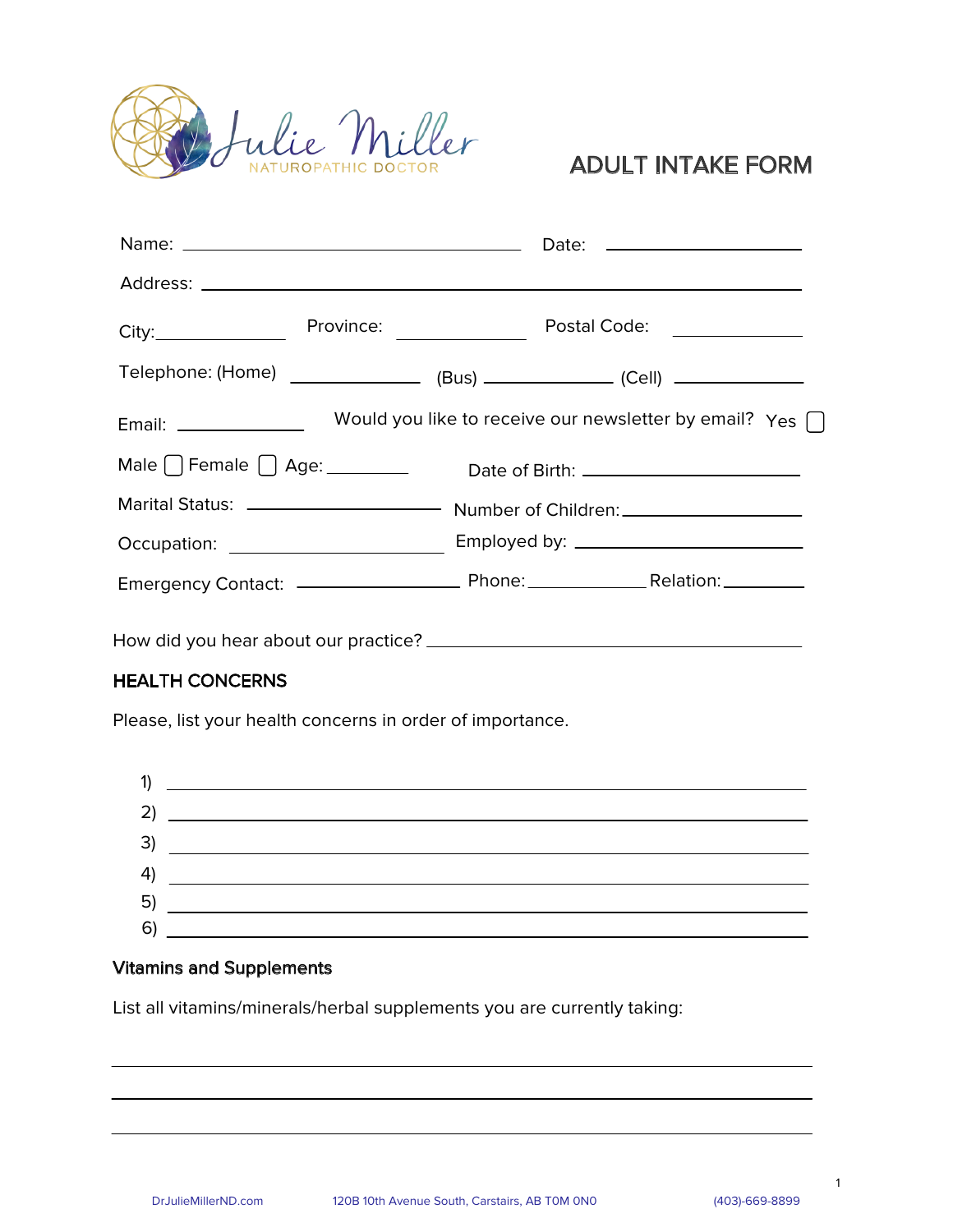#### **Medications**

List all prescription and non-prescription medications you are currently taking:

#### **Medical History**

List any major illness, injuries and/or surgeries that you have had and when:

# **Allergies** Do you have any hypersensitivity or allergy to any drugs? \_\_\_\_\_\_\_\_\_\_\_\_\_\_\_\_\_\_\_\_\_\_ Do you have any food intolerances or allergies? \_\_\_\_\_\_\_\_\_\_\_\_\_\_\_\_\_\_\_\_\_\_\_\_\_\_\_\_\_\_\_\_ 5^ h^dVMeR M]h R]eWa^]\R]cMZ bR]bWcWeWchͣ

#### **General**

Height: \_\_\_\_\_\_\_\_\_\_\_ Weight: \_\_\_\_\_\_\_\_\_\_ Ibs Weight 1 year ago: \_\_\_\_\_\_\_\_\_\_\_\_\_\_\_\_\_\_

#### **Family History**

Please put an "L" for living and "D" for deceased and present age or age at time of death. Indicate if the family member suffered from any disease or conditions such as cancer, high blood pressure, heart attack, stroke or diabetes.

| Relationship                | L/D | Age | <b>Health Conditions/Cause of Death</b> |
|-----------------------------|-----|-----|-----------------------------------------|
| Mother                      |     |     |                                         |
| Father                      |     |     |                                         |
| <b>Maternal Grandmother</b> |     |     |                                         |
| <b>Maternal Grandfather</b> |     |     |                                         |
| <b>Paternal Grandmother</b> |     |     |                                         |
| Paternal Grandfather        |     |     |                                         |
| Sister (s)                  |     |     |                                         |
| Brother (s)                 |     |     |                                         |

2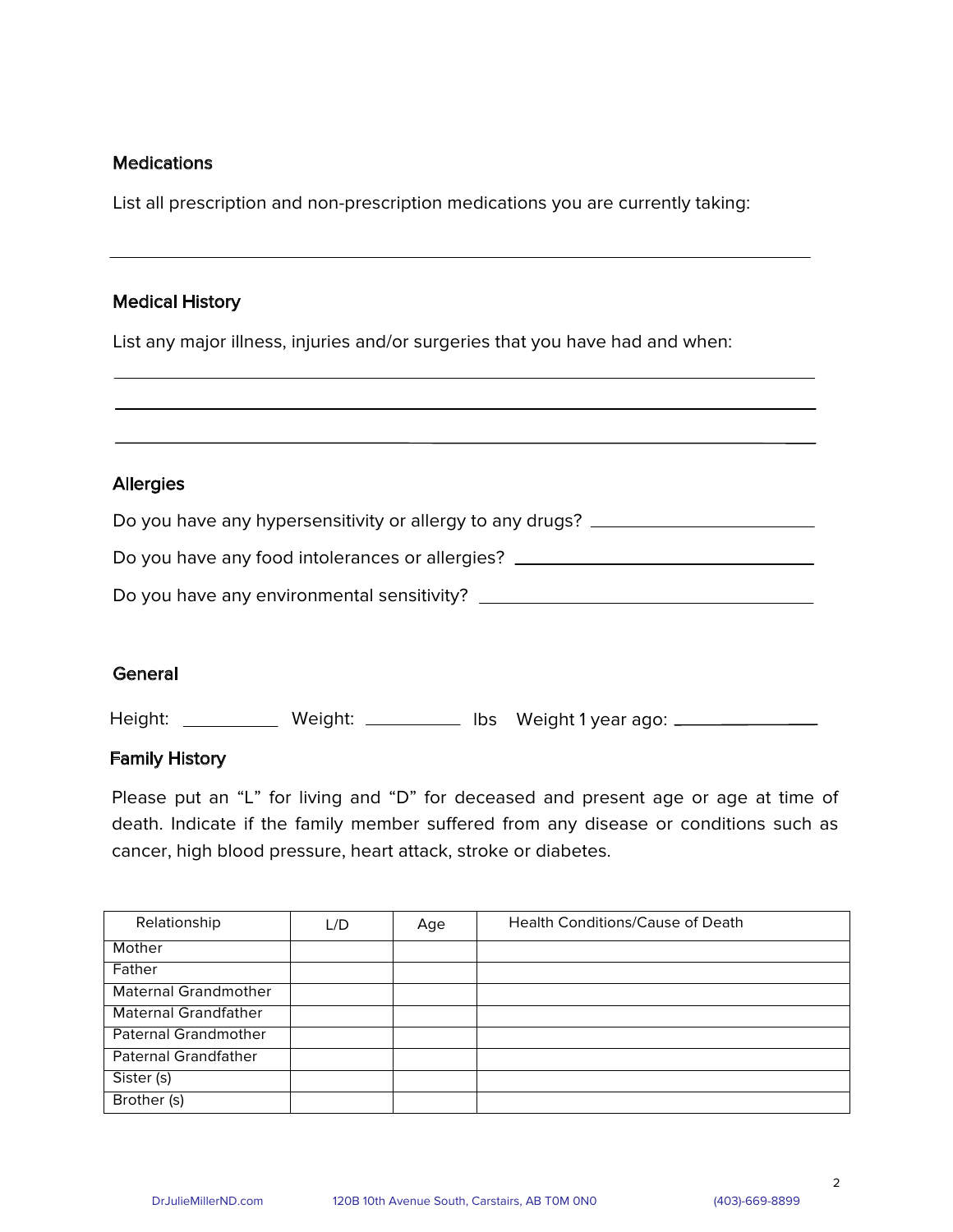## Dental

| Do you have any root canals?                                                                                                                                                                                                                                   | Yes $\left[\begin{array}{c} \end{array}\right]$ No $\left[\begin{array}{c} \end{array}\right]$ If yes, how many? |          |  |  |  |                                     |
|----------------------------------------------------------------------------------------------------------------------------------------------------------------------------------------------------------------------------------------------------------------|------------------------------------------------------------------------------------------------------------------|----------|--|--|--|-------------------------------------|
| Do you have any amalgam fillings? Yes $\bigcap$ No $\bigcap$ If yes, how many?                                                                                                                                                                                 |                                                                                                                  |          |  |  |  |                                     |
| <b>Typical Food Intake</b>                                                                                                                                                                                                                                     |                                                                                                                  |          |  |  |  |                                     |
|                                                                                                                                                                                                                                                                |                                                                                                                  |          |  |  |  |                                     |
| Habits:                                                                                                                                                                                                                                                        |                                                                                                                  |          |  |  |  |                                     |
| Do you exercise? Yes $\Box$ No $\Box$ If yes, how often? ____________________________<br>Do you smoke? Yes $\bigcap$ No $\bigcap$ If yes, how long? _______ How many per day? _____<br>Do you use recreational drugs? Yes $\Box$ No $\Box$ If yes, which ones? |                                                                                                                  |          |  |  |  |                                     |
| Rate your energy between 1 and 10. (Low) 1 2 3 4 5 6 7 8 9 10 (High)                                                                                                                                                                                           |                                                                                                                  |          |  |  |  |                                     |
| Rate your Stress between 1 and 10.                                                                                                                                                                                                                             |                                                                                                                  |          |  |  |  | (Low) 1 2 3 4 5 6 7 8 9 10 (High)   |
| <b>Sleep</b><br>How many hours of sleep do you get on average? _________________________________                                                                                                                                                               |                                                                                                                  |          |  |  |  |                                     |
| Do you have difficulty falling asleep? Yes []<br>Do you wake up during the night? Yes $\begin{bmatrix} \end{bmatrix}$                                                                                                                                          |                                                                                                                  | $No$ $ $ |  |  |  | No $\Box$ If yes, how often? $\Box$ |
| Do you feel refreshed in the morning? Yes $\bigcap$<br><b>Digestive Health</b><br>How frequently do you move your bowels? _                                                                                                                                    |                                                                                                                  | $No$ $ $ |  |  |  |                                     |
|                                                                                                                                                                                                                                                                |                                                                                                                  |          |  |  |  |                                     |

Do you experience any of the following?

| Loose Stools?                     | Yes<br>No. | Mucous in stools?              | Yes<br>No              |
|-----------------------------------|------------|--------------------------------|------------------------|
| Diarrhea?                         | No.<br>Yes | Gas?                           | Yes.<br><b>NO</b>      |
| Hard Stools?                      | No.<br>Yes | Bloating?                      | Yes<br>No <sub>1</sub> |
| <b>Difficulty Passing?</b>        | No.<br>Yes | Heartburn/Reflux?              | Yes<br><b>No</b>       |
| Blood in Stools?                  | No<br>Yes  | <b>Abdominal Pain?</b>         | Yes<br>No              |
| Undigested Foods in Stools? Yes [ | □No        |                                |                        |
| Do you have your gallbladder? Yes | No         | Do you have your appendix? Yes | <b>No</b>              |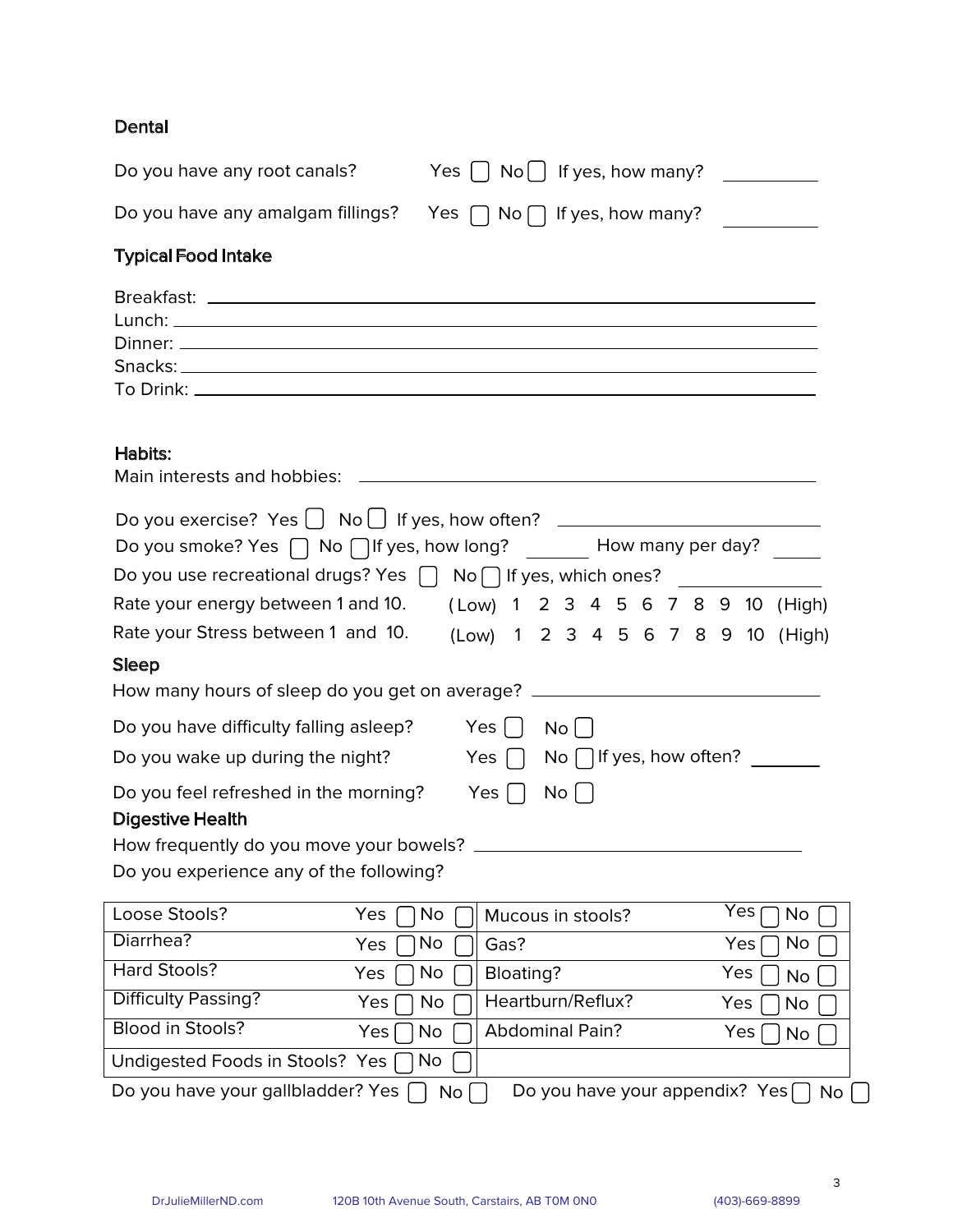| <b>Female Reproductive</b>              |                                                |
|-----------------------------------------|------------------------------------------------|
| Age of your first menses? ______        | How many days of menses?                       |
| How long is your cycle? _______         | When was your last pap test?                   |
| Do you get yeast infections?            | Yes <sub>1</sub><br>No                         |
| History of abnormal pap?                | Yes<br>No                                      |
| Are you menopausal?                     | Yes<br>If yes, age of last menses<br><b>No</b> |
| Have you had a hysterectomy?            | Yes<br><b>No</b>                               |
| Do you experience any of the following? |                                                |
| Heavy flow                              | Yes<br>No.                                     |
| Light flow                              | Yes<br>No                                      |
| Clotting                                | Yes<br>No                                      |
| Bleeding between periods                | Yes<br>No                                      |
| If you experience PMS, which symptoms?  |                                                |
| Pain or cramping                        | Headaches                                      |
| <b>Mood Swings</b>                      | <b>Breast Tenderness</b>                       |
| Bloating                                | Cravings                                       |
| Do you experience any of the following? |                                                |
| Hot flashes                             | Low libido                                     |
| Disrupted sleep                         | Pain during intercourse                        |
| Poor memory                             | Vaginal itching                                |
| Changes in mood                         | Vaginal dryness                                |
| Are you sexually active?<br><b>Yes</b>  | Form of contraception __<br>No                 |
| Male reproductive                       |                                                |

Please, indicate if any of the following applies to you:

| Impotence                                   | <b>Testicular Pain</b>      |  |  |
|---------------------------------------------|-----------------------------|--|--|
| <b>Sexually Transmitted Disease</b>         | Infertility/Low Sperm Count |  |  |
| Sores on Genitals                           | Hernia                      |  |  |
| Discharge                                   | <b>Prostate Condition</b>   |  |  |
| <b>Testicular mass</b>                      |                             |  |  |
| Are you sexually active?<br>— Yes   ∐<br>No | Form of contraception       |  |  |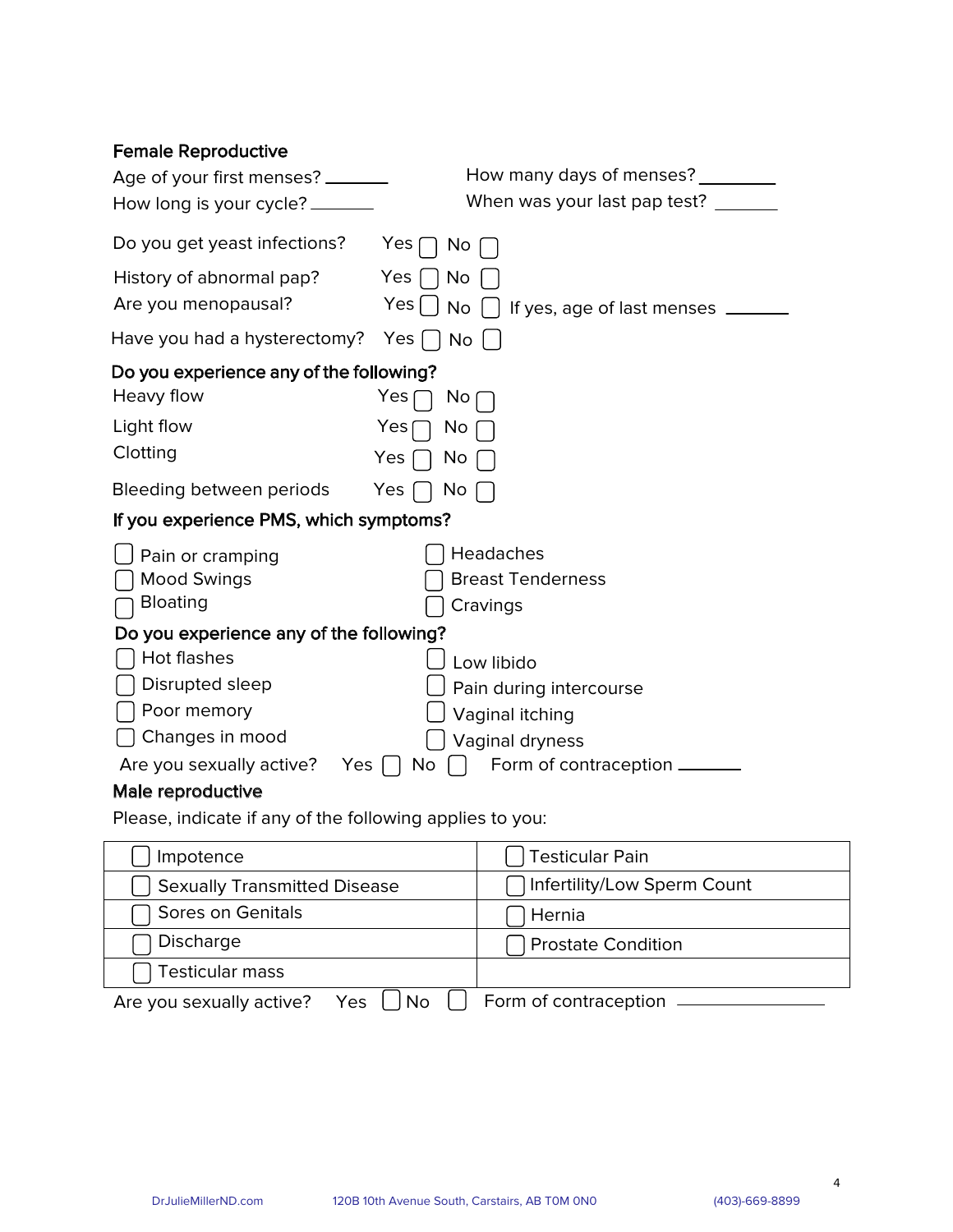## Please check  $\Box$  any of the following that apply to you or write "P" beside the box if you have experienced these in the past.

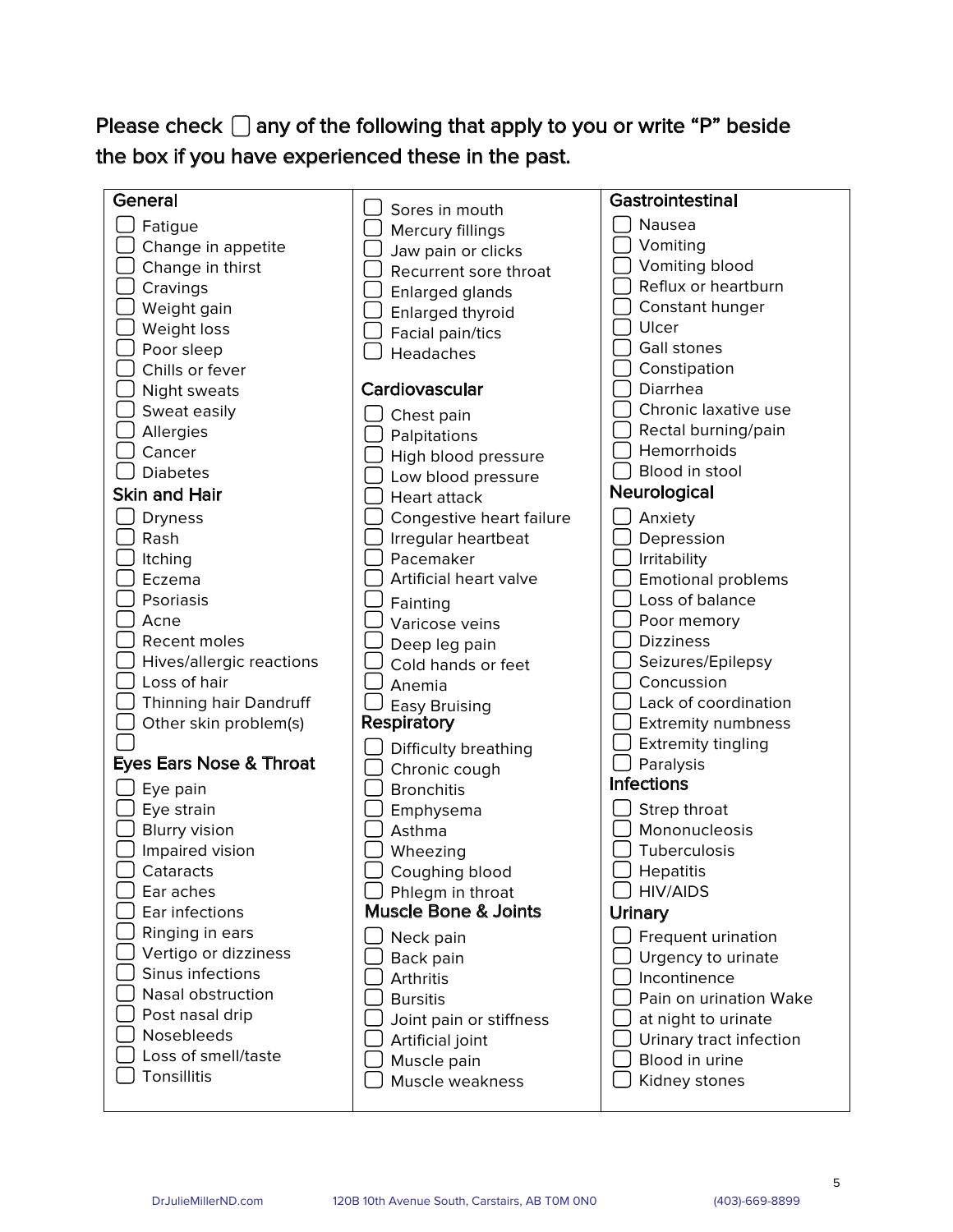#### Signature

I attest that the information provided is true and accurate to the best of my knowledge.

Signature \_\_\_\_\_\_\_\_\_\_\_\_\_\_\_\_\_\_\_\_\_\_\_\_\_\_\_\_\_\_\_\_\_\_Date

#### DECLARATION AND CONSENT TO TREATMENT

Naturopathic Doctors minimize the risk of harmful side effects, by supporting the body's own capacity to heal and by using the least invasive procedures for diagnosis and treatment whenever possible. However, even the gentlest therapies have potential for complications. Some therapies must be used with caution in certain diseases such as diabetes, heart, liver or kidney disease, or in specific patient populations such as pregnant or lactating women, very young children, or patients taking multiple medications. It is very important that you inform your Naturopathic doctor immediately of:

- $\bullet$  Any disease process that you are suffering from
- If you are on any medication or over the counter drugs

If you are pregnant, suspect you are pregnant, actively attempting to become pregnant or you are breast-feeding

There are some slight health risks to treatment by Naturopathic Medicine. These include but are not limited to:

- Aggravation of pre-existing symptoms
- Allergic reactions to supplements or herbs
- Pain, bruising or injury from acupuncture or blood draws
- Fainting or puncturing of an organ with acupuncture needles

I understand that a record will be kept of the health services provided to me. This record will be kept confidential and will not be released to others unless so directed by myself or when law requires it. I understand that I may look at my medical record at anytime and can request a copy of it or have a report drawn up by paying the appropriate fee. I understand that information from my medical record may be analyzed for research purposes and that my identity will be protected and kept confidential.

I understand that my Naturopathic Doctor will answer any questions that I have to the best of his/her ability. I understand that the results are not quaranteed. I do not expect the Naturopathic Doctor to be able to anticipate and explain all risks and complications. I will rely on the Naturopathic Doctor to exercise judgment during the course of the procedure which they feel at that time is in my best interests, based on the facts then known.

I intend this consent form to cover the entire course of treatment for my present condition. I understand that I am free to withdraw my consent and to discontinue participation in these procedures at any time.